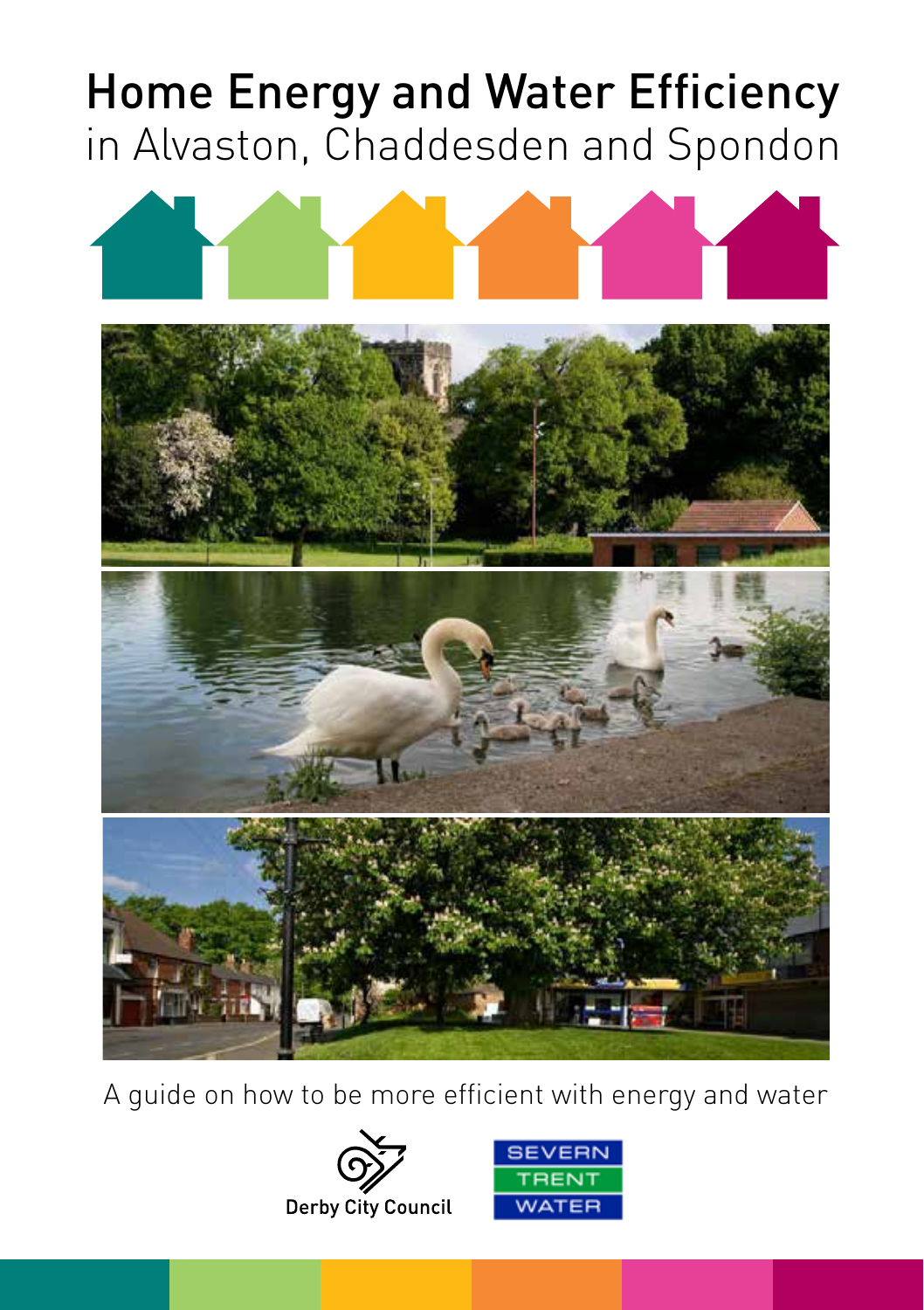### **Contents**

| <b>Alvaston, Chaddesden and Spondon</b><br><b>Low Energy Neighbourhoods (LENs) Project</b> | 3 |
|--------------------------------------------------------------------------------------------|---|
| <b>Saving energy</b>                                                                       | 3 |
| <b>Top Tips to save energy</b>                                                             | 4 |
| Current schemes to improve the<br>energy efficiency of your home                           | 6 |
| <b>The Green Deal Process</b>                                                              | 7 |
| <b>Water saving</b>                                                                        | 8 |
| Other help available                                                                       | 9 |
| <b>Useful contacts</b>                                                                     |   |

**Derby City Council and Severn Trent Water** *'Working together to make your home energy and water efficient'* 



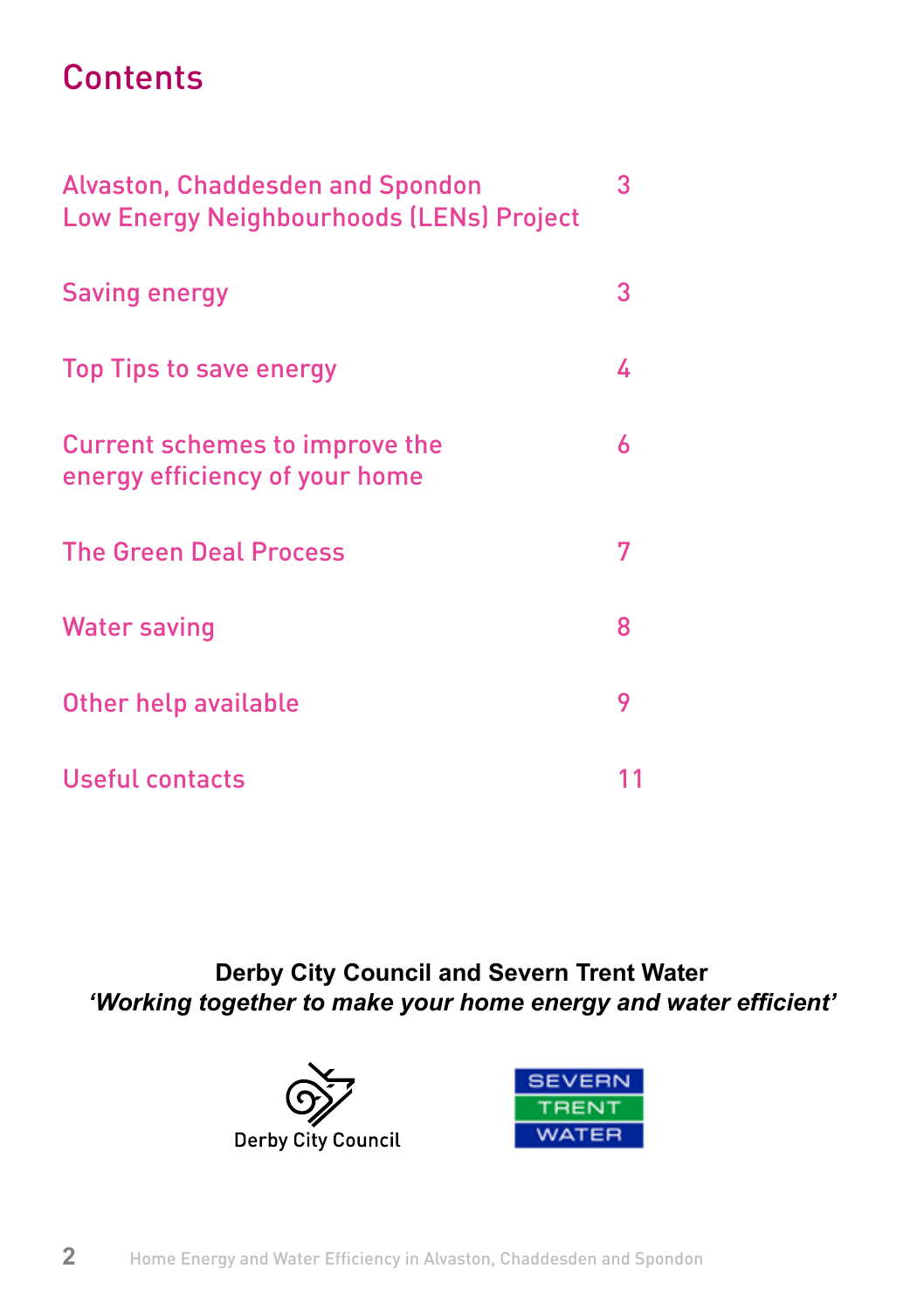# Alvaston, Chaddesden and Spondon Low Energy Neighbourhoods (LENs) Project

Domestic gas and electricity prices have risen by around 150% since 2004 and residents are finding it increasingly difficult to pay their heating bills. To help people living in Alvaston, Chaddesden and Spondon reduce their fuel bills the Council's Climate Change Team is working with the support of Severn Trent Water until March 2015 to provide advice and information about how to use energy and water more efficiently at home and what financial support is available to reduce bills.

This advice and information will be given over the telephone and at advice sessions at local venues, such as the library. There will also be a series of workshops and training sessions, as well as talks and presentations to residents, community groups and key workers. The project will engage with schools and will offer some support for small businesses.

**For more information:** Call the Council's Climate Change Team on 01332 640810 or visit www.derby.gov.uk/homeenergyadvice

### Saving energy

#### Tips for keeping warm over winter

It is important for your health that you keep yourself and your home warm during winter. Here are some tips to help keep you warm;

- Set your thermostat at around 21°C (70°F).
- Heat all the rooms you use in the day.
- If you can't heat all your rooms, make sure you keep your living room warm throughout the day and heat your bedroom before going to bed.
- Set the heating timer to come on before you get up and switch off when you go to bed.
- In very cold weather set the heating to come on earlier, rather than turn the thermostat up, so you won't be cold while you wait for your home to heat up.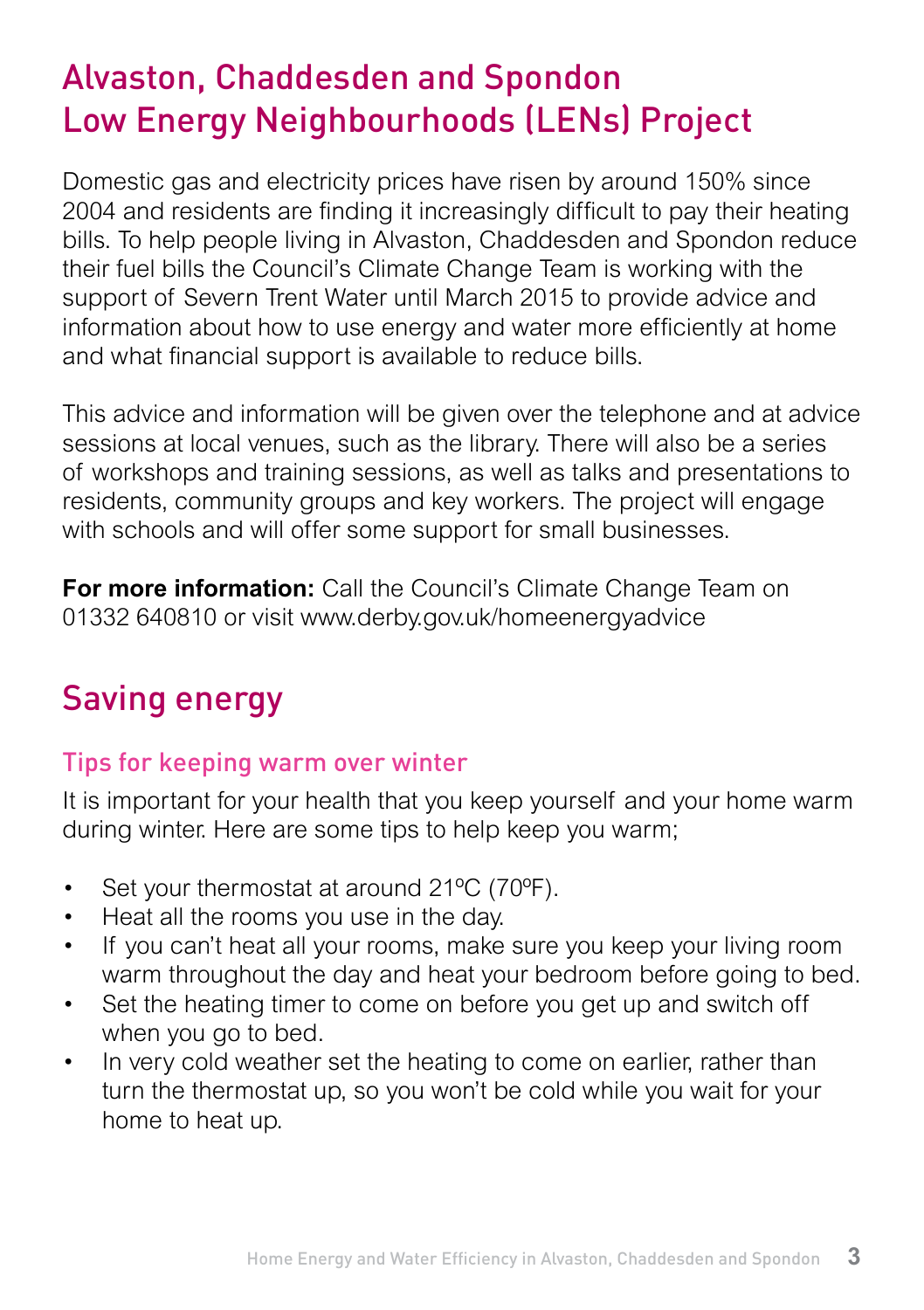# Top tips to save energy

#### No cost energy saving tips

- Set your heating and hot water controls correctly.
- Reduce your room thermostat by 1°C this could cut your heating bills by up to 10% - saving you around £65 each year.
- Water doesn't need to be scalding hot. Setting the thermostat at 60°C or 140°F is usually enough to keep you warm.
- Don't leave electrical equipment on standby. Standby can use up to 60% of the electricity that would be used if it were switched on.

#### Low cost energy saving tips

- Fit draught excluders on doors, windows and letterboxes that open to the outside. This will reduce the amount of warm air escaping, saving you up to £55 a year.
- Hot water tank jackets cost around £15 and will help your water stay hotter for longer. You will waste less energy heating it and can save up to £45 a year.
- Hot water pipes can also lose heat, so insulate them wherever you can. Insulating hot water pipes can save you an extra £15 a year.
- Use energy saving light bulbs. They last up to 10 times longer than ordinary bulbs, and using one can save you around £50 over the lifetime of the bulb.

#### Insulation and Heating

- Cavity wall insulation is one of the most cost-effective energy efficiency improvements you can make. It can reduce heat loss through the wall by up to 60% and save up to £140 a year.
- Loft insulation can save up to 30% of your heating costs. This can save you up to £180 a year or £25 if you are topping up existing loft insulation to the current recommended thickness of 270mm (10.5 inches).
- Double-glazing cuts heat loss and also reduces noise and condensation. Savings of up to £170 on bills can be expected each year.
- By replacing an old G-rated boiler with a new high efficiency condensing boiler and improving your heating controls, you could save up to £310 a year.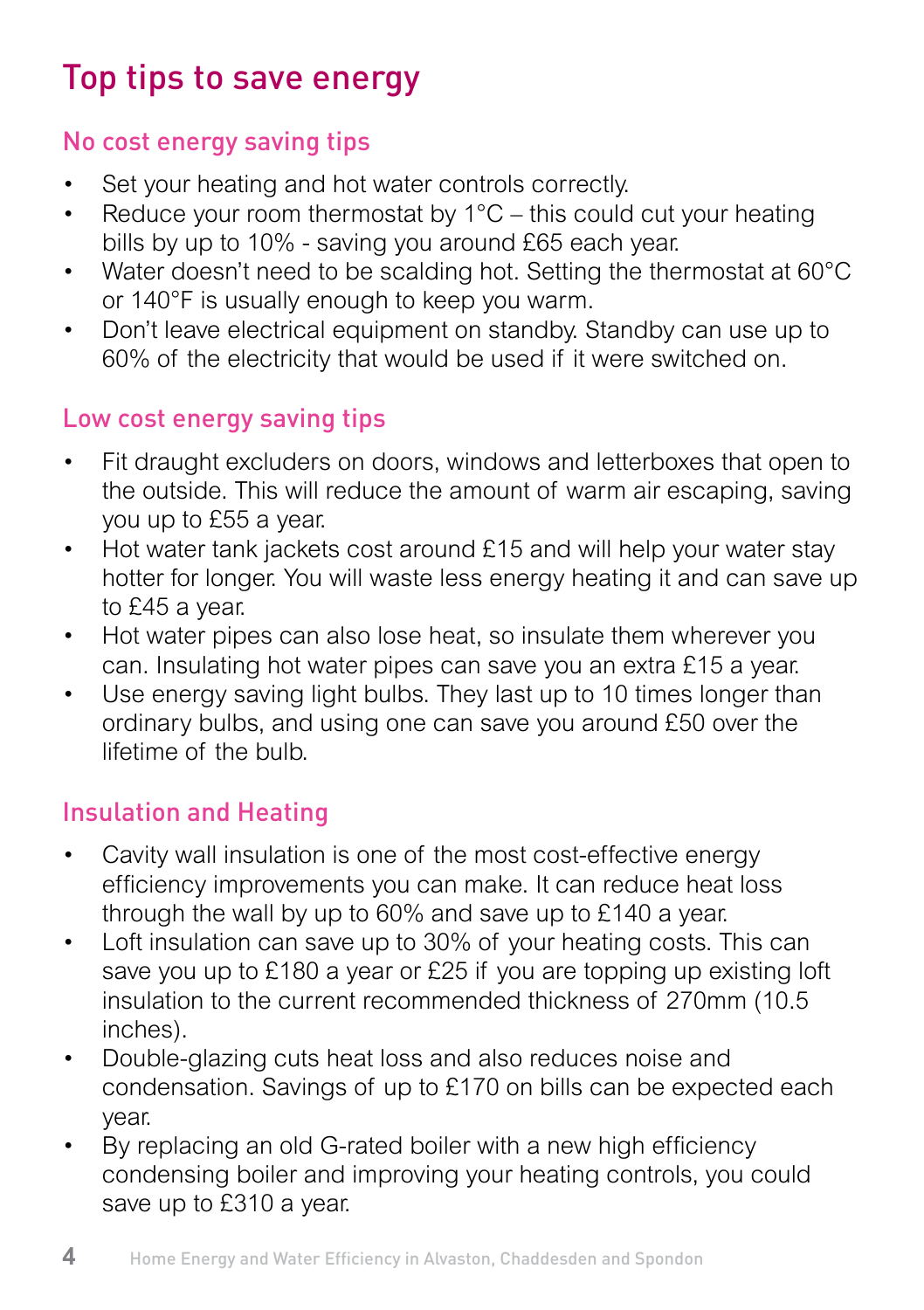#### Appliances

To pick out energy efficient appliances from the pack, look out for the Energy Efficiency Recommended logo. The blue logo can be found on anything from fridges and washing machines, to dishwashers and light bulbs. It is a sure sign that the appliance being bought is one of the most energy and/or water efficient in its category.



Using an energy efficient fridge or fridge freezer instead of an old inefficient one could save you up to £38 a year and could cut your energy consumption by up to 60%\*.

*\*Source: energy Saving Trust (http://www.energysavingtrust.org.uk) – all statistics correct as of March 2013*

**Remember your safety** – Gas, oil and solid fuel appliances need fresh air to function properly and safely. So if you use such appliances NEVER block off ventilation in the rooms they are in!

#### Solar Photovoltaic Panels

If you have made your home energy efficient, why not look at generating your own electricity through solar photovoltaic (PV) panels? There are many companies that offer PV panel installations. For impartial advice, Which? provides a checklist of questions if you are considering solar PV visit: www.which.co.uk/documents/pdf/solar-pv-checklist-pdf-269629.pdf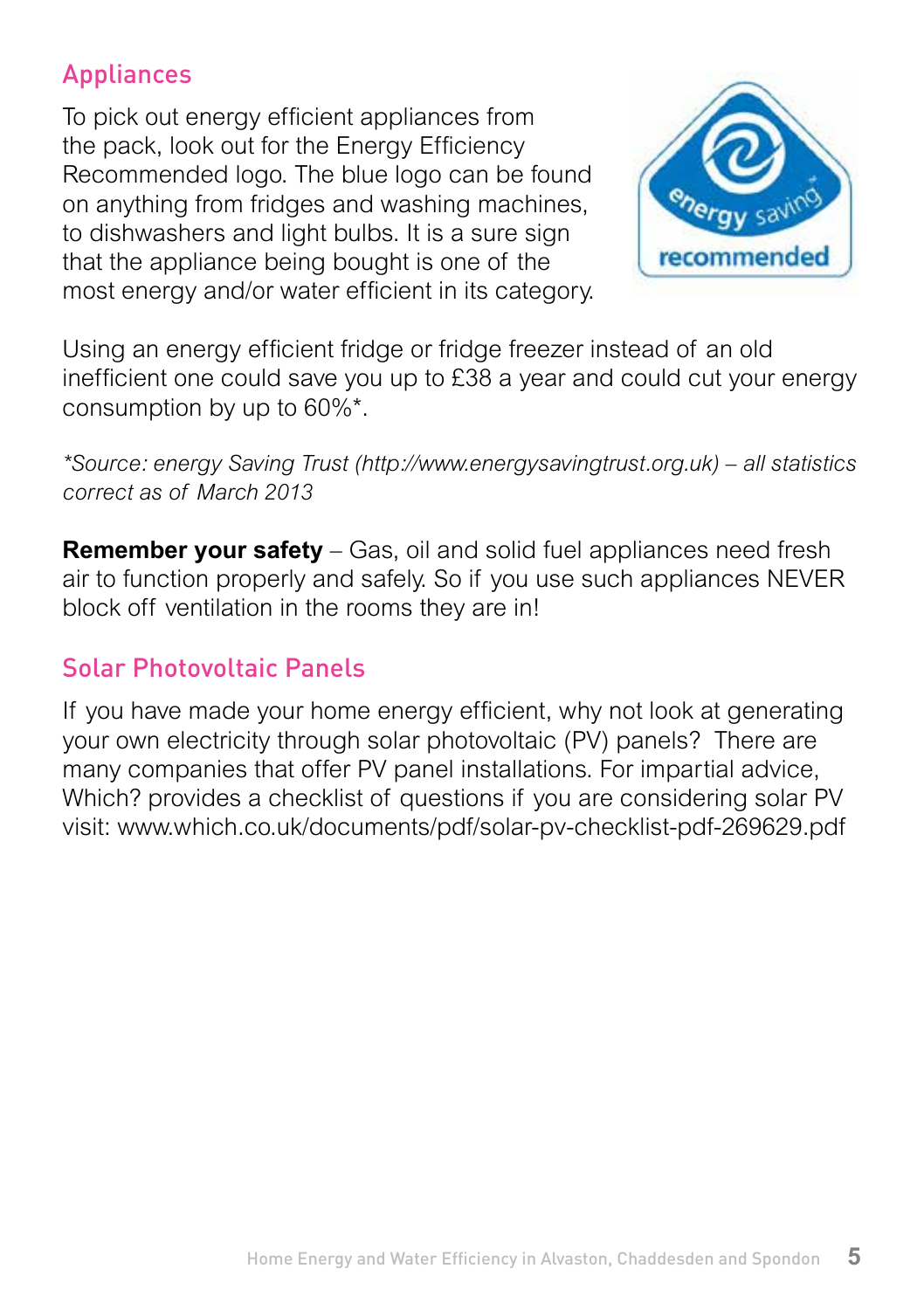## Current schemes to improve the energy efficiency of your home

#### The Green Deal

You can make energy-saving improvements to your home or business without having to pay all the costs up front through the Green Deal.

Energy-saving improvements include:

- insulation e.g. loft or cavity wall insulation
- heating
- draught-proofing
- double glazing
- renewable energy technologies e.g. solar panels or wind turbines.

The Green Deal means you pay back any work done on your home, through your energy bill over an agreed period of time. A 'Golden Rule' means that the cost of the work must be less that the savings you will make on your energy bill from the energy saving improvements.

For a limited time you may be able to claim money back from the government for your Green Deal home improvements through the Cashback scheme. For more information, contact the Energy Saving Advice Service on 0300 123 1234.

#### Energy Company Obligation (ECO)

You may be able to get additional help through the Energy Company Obligation for more expensive energy-saving measures, such as solid wall insulation. If you are on certain benefits and own or privately rent your home, you might be able to get help towards the cost of having energy-saving improvements in your home.

You may get all or part of the cost of:

- loft or cavity wall insulation
- boiler repairs or replacements.

To find out more, contact your fuel supplier directly or the Energy Saving Advice Service on 0300 123 1234.

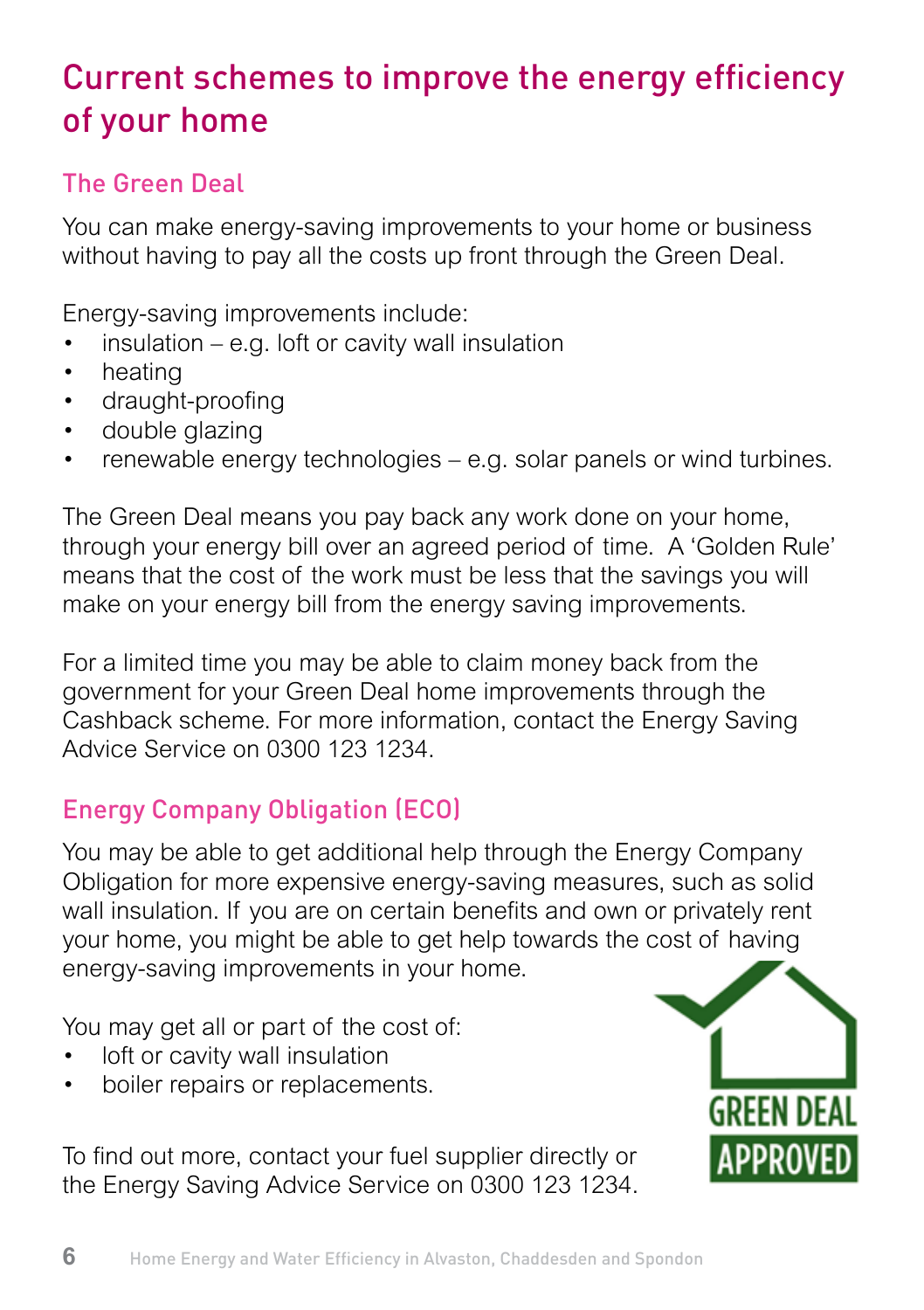If you are a landlord, you must get your tenants permission before you sign up. If you are a tenant, you must get the permission from your landlord or social housing agency.

### The Green Deal Process

**Get an assessment of your property to see what improvements you are able to make and how much you could save on your energy bills.**

**Choose a Green Deal provider to carry out the work. You discuss with them what work you want done and whether the Green Deal is right for you.**

**If you go ahead with the improvements you must sign your Green Deal Plan – this is a contract between you and the provider stating what work will be done and how much it will cost. The provider will then arrange for a Green Deal installer to do the work.**

**Once the work is done, you'll pay off the money in installments through your electricity bill.**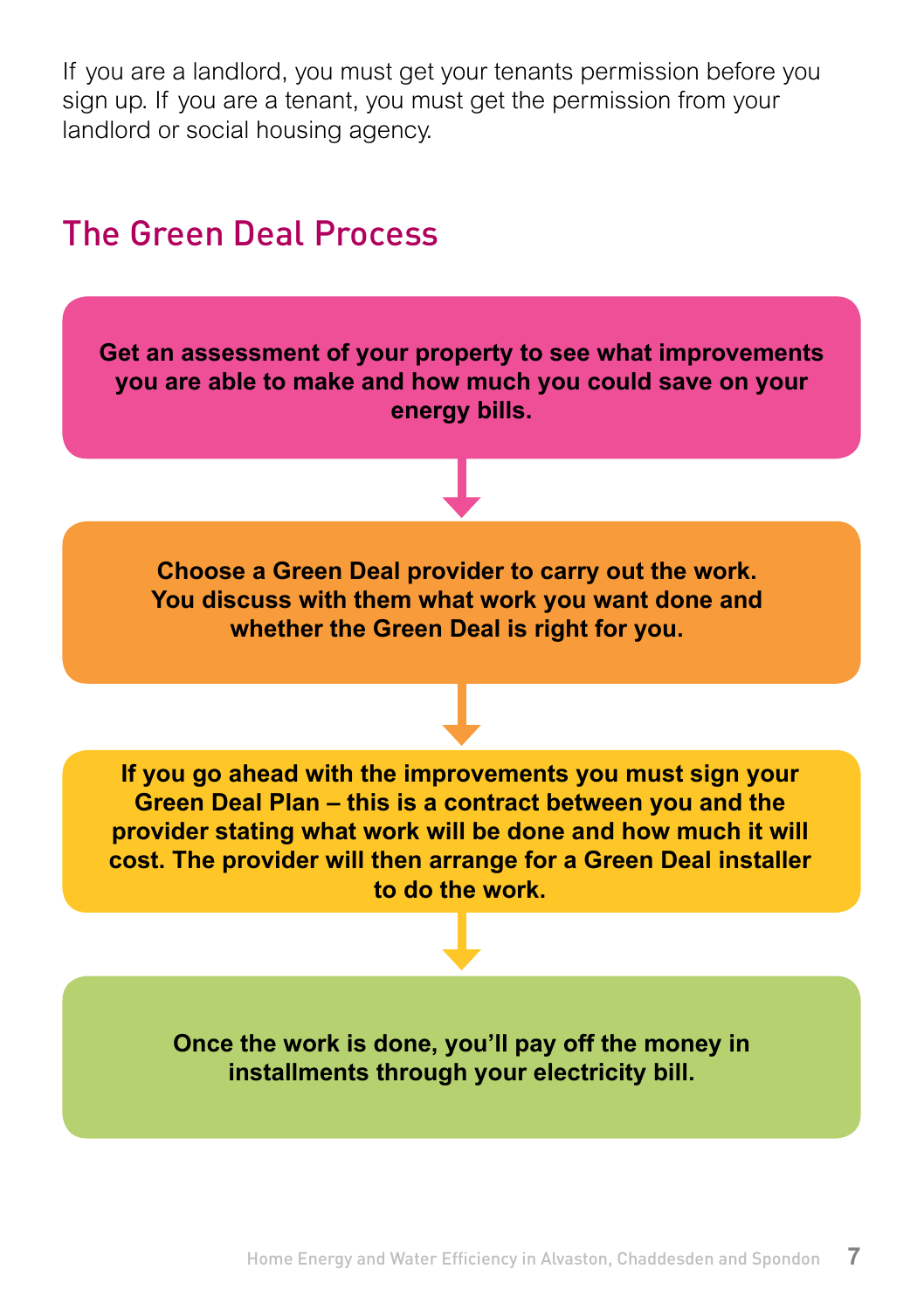### Water saving

#### Why do I need to save water?

Believe it or not, some areas of the UK have less available water than Spain or Australia. Climate change, a growing population and modern lifestyles will mean that we have even less water available in the future than we do now.

#### Are you using more water than you need?

On average, each person in the Severn Trent Water region uses about 130 litres of water a day.

Everyone can use less. If you are using more than this, you can start to save water by following these top tips:

- Have a short shower instead of a bath
- Reduce the time you spend in the shower
- Only use the dishwasher with a full load
- Brush your teeth with the tap turned off
- Use a watering can to water the garden instead of a hosepipe
- Fix dripping taps
- Use a bowl for washing food/vegetables, then use the waste water to rinse out your cans and glass jars ready for recycling
- Use a plug in your sink for face washing and shaving.

If your water use is low, you may want to think about having a free water meter fitted. If you would like more information go to www.stwater.co.uk or call 0845 709 0646.

There are some free products available to help you save water including ShowerSave and Save-a-flush bags.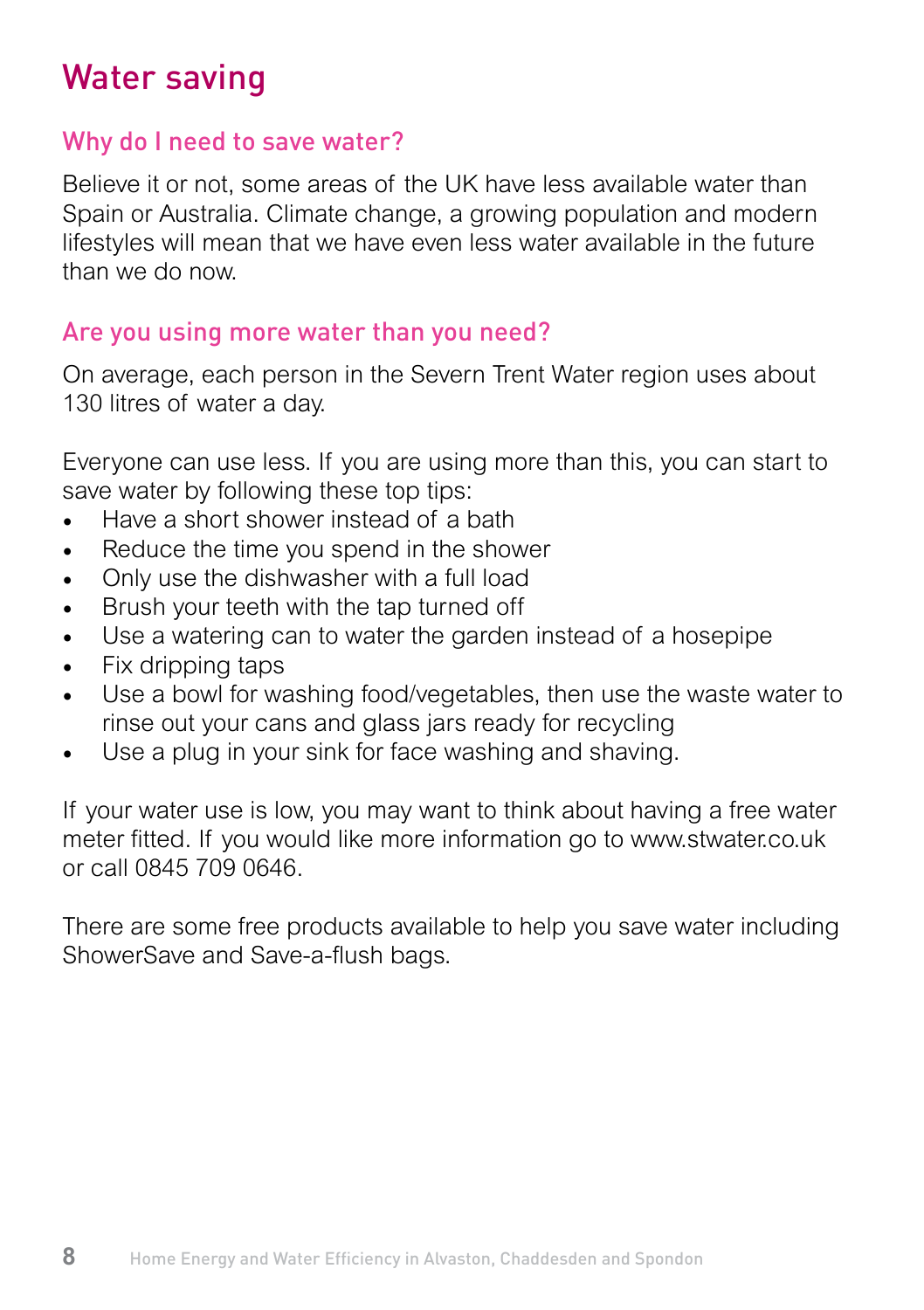# Other help available

#### Getting a better price for your gas and electricity

Some tips to help you get the best deal from your current energy supplier:

- ring your energy supplier to find out if you are on their best tariff;
- ask about their 'dual fuel' (gas and electricity) discounts;
- consider paying by direct debit and online;
- if you have an economy 7 electricity tariff ask if this suits you.

If you have considered all of the tips above and decide that you would like to switch your energy supplier then there are various price comparison sites that you can visit including Consumer Focus (now Consumer Futures). Here you can find useful information, guidance and things to consider when looking to change your supplier. Email: www.consumerfutures.org.uk or telephone: 020 7799 7900.

#### Help for Residents over 60 years old

If you are 60 years of age or over then you may be entitled to extra help with your energy bills. These include Winter Fuel Payments and the Warm Home Discount Scheme.

**Winter Fuel Payment** – a yearly payment to help people aged 60 and over, with the costs of keeping warm. For more information call the Winter Fuel Payment Helpline on 0845 915 1515, or 0845 601 5613 for minicom users. You can also find more information on this on the Government website: www.gov.uk/winter-fuel-payment

**Warm Home Discount Scheme** – In 2013/14 the main fuel suppliers are giving a rebate of £135 off the electricity bills of all residents over 75 who get the Guarantee Credit element of Pension Credit (even if you get Savings Credit) or residents under 75 getting the Guarantee Credit element of Pension Credit. Some of the fuel suppliers also offer this payment to other vulnerable low income customers receiving certain income/disability benefits. Find out more about the Scheme the Government website: www.gov.uk/the-warm-home-discount-scheme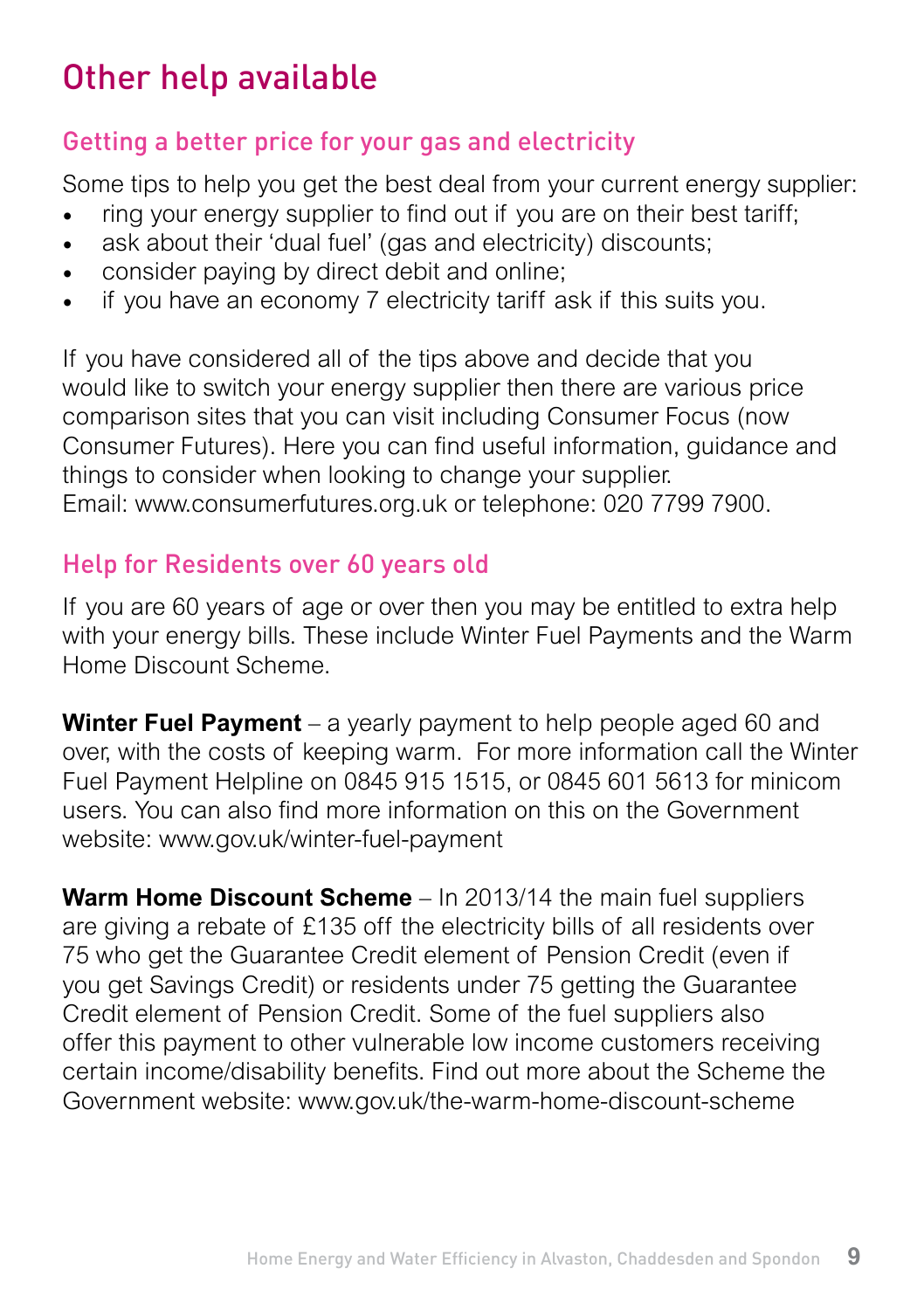#### Priority Service Register

The main energy suppliers offer a range of free services to all household gas and electricity consumers who are of pensionable age, have a disability, have a hearing and/or visual impairment or have long-term ill-health. Please note there are some free services that you can only get if you are receiving a means-tested or income-tested benefit. For more information contact your fuel supplier.

#### Struggling to pay your water bill?

There is advice available if you are having difficulty paying your water bill. Options may include a payment plan, paying directly through your benefits, having your bill capped (if you have a medical condition which means you use a lot of water) or having a water meter fitted. Call Severn Trent Water on 0845 6043772 to speak to someone who can help.

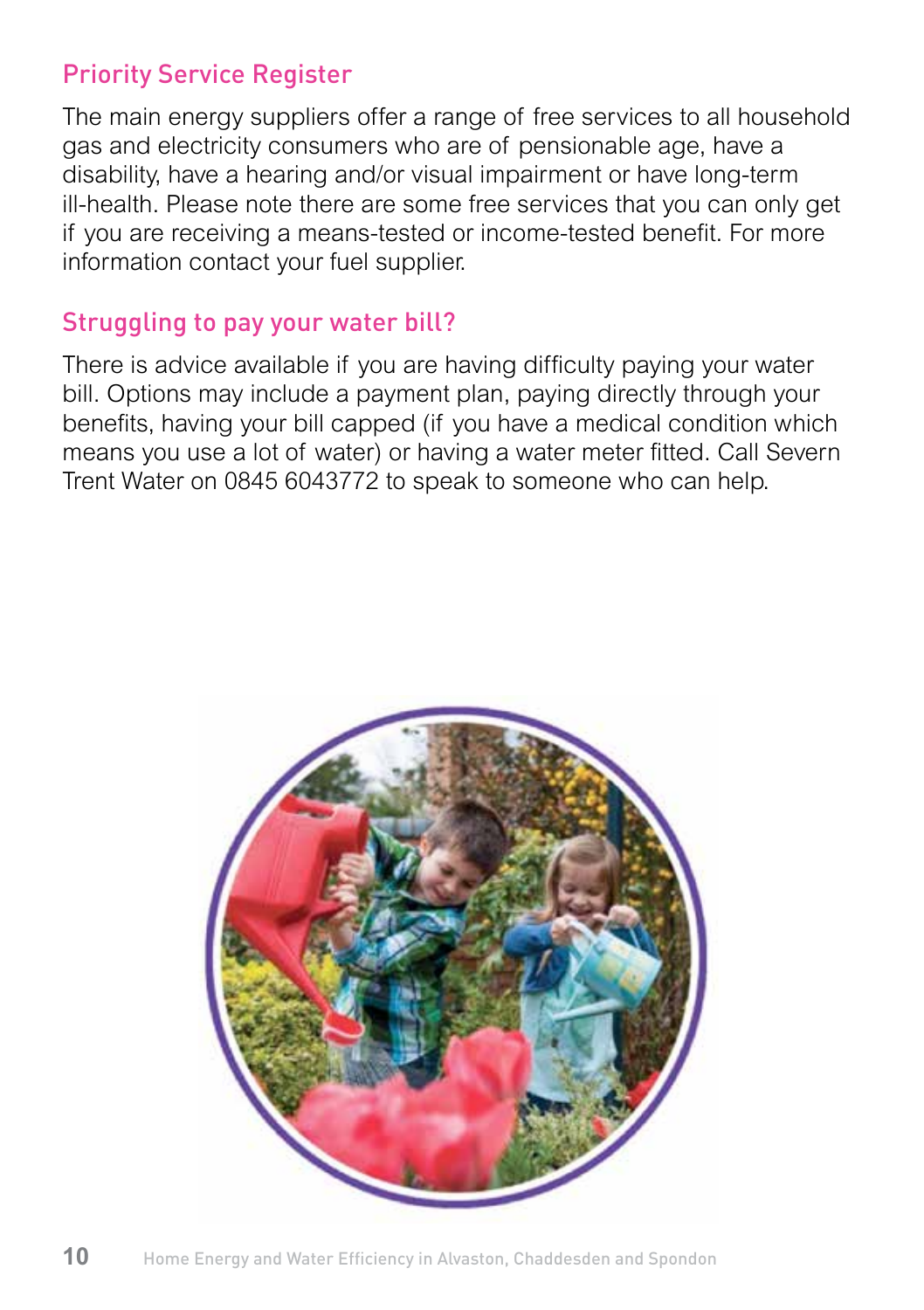# Useful contacts

#### Citizens Advice Bureau

Provides self-help information on a wide range of issues including advice on energy supplier complaints, enquiries and fuel debt.

#### **0845 404 0506**

#### **www.adviceguide.org.uk**

#### Council's Home Improvement Agency

Help with selecting tradesmen, obtaining quotes, etc. Funding for minor home repairs may be available if over 60. Handy Person Scheme to help some people over 60 with minor jobs around the home.

#### **01332 640134**

#### Derby Advice

Free, confidential advice about benefits and debt. Open Mon to Fri 1-4pm **01332 643394 derby.advice@derby.gov.uk**

#### Derby City Council Home Energy Advice Team

Information and advice over the phone about how to save energy and money, and keep warm. Also advice on the latest home energy grants and discount schemes.

#### **01332 640810**

#### Derby City Council 'Buy with Confidence' scheme

Buy with Confidence is a nationally recognised Trading Standards initiative and is coming to Derby. The aim of the Buy with Confidence scheme is to provide Derby residents with a reliable source of trustworthy local businesses vetted and approved by Trading Standards to ensure they operate in a legal, honest and fair way. For more information, visit the Buy With Confidence website or contact the Buy with Confidence team on **01332 642424.**



#### Severn Trent Water

Severn Trent Water offers advice and support for anyone struggling to pay their water bill.

#### **0845 604 3772 www.stwater.co.uk/savewater**